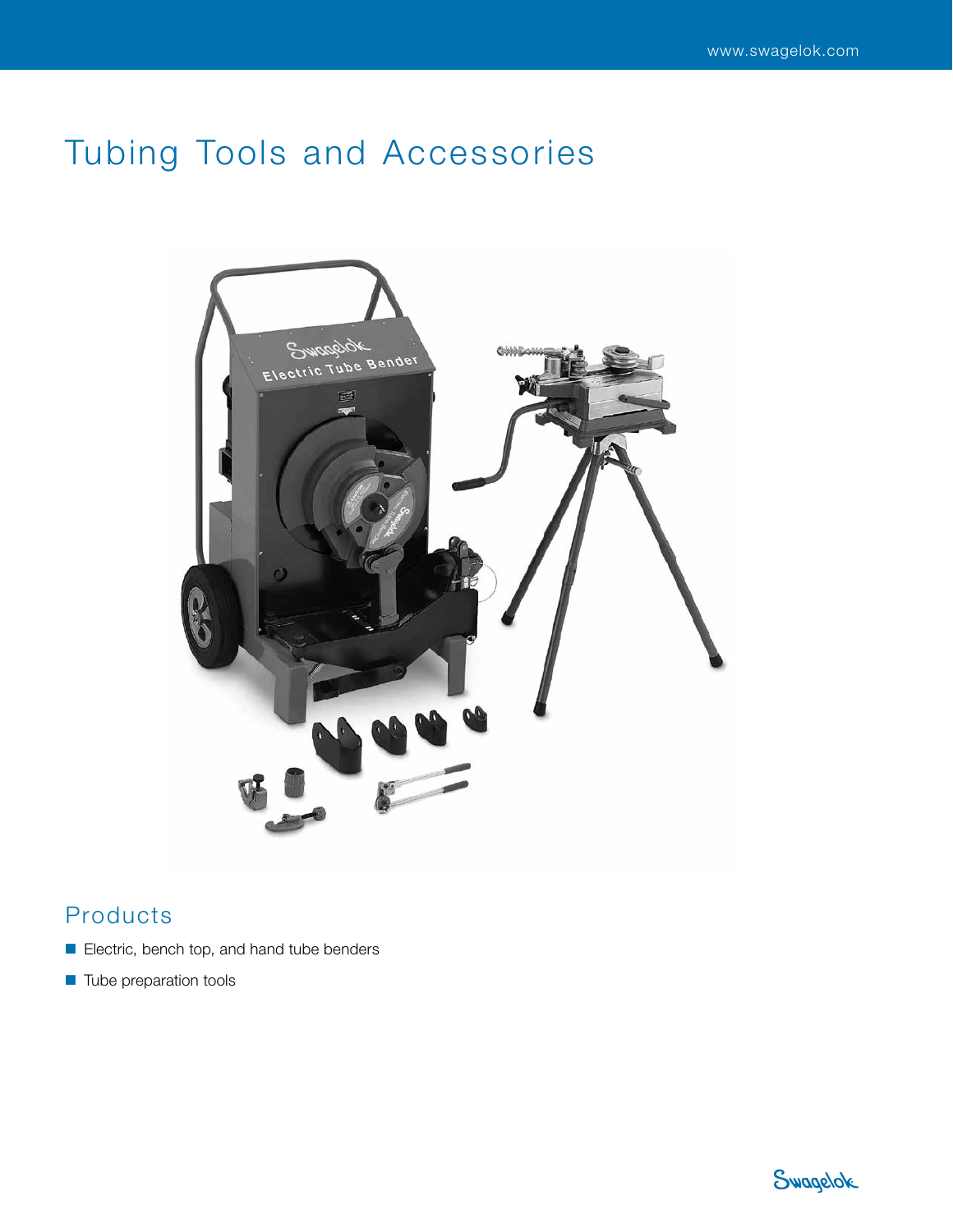#### 2 Tubing, Tubing Tools, and Welding System

### **Contents**

#### Tube Benders

| Electric 2   |  |
|--------------|--|
| Bench Top  3 |  |
| Hand  5      |  |

## Tube Preparation Tools

| Tube Cutter  6          |  |
|-------------------------|--|
| Tube Sawing Guide  6    |  |
| Tube Deburring Tools  6 |  |
| Tube Gripper Pad  6     |  |

## Tube Benders

Swagelok® benders provide high-quality bends on fractional and metric tubing made from materials that can be used with Swagelok tube fittings. These easyto-use tube benders reduce installation time and effort as well as the potential for wrinkling or other damage to the tubing during bending.

#### <span id="page-1-0"></span>Electric Tube Benders



See the Swagelok *Electric Tube Bender User's Manual,* [MS-13-138,](http://www.swagelok.com/downloads/webcatalogs/EN/MS-13-138.PDF) for complete setup and operating instructions.

#### *Features*

- Electronic control
- 1 to 110° bending range
- 1 to 2 in. outside diameter (0.049 to 0.220 in. wall thickness) and 25 to 50 mm outside diameter (1.2 to 5.0 mm wall thickness) tubing range
- One bend shoe for 1, 1 1/4, 1 1/2, and 2 in. sizes
- One bend shoe for 25, 32, 38, and 50 mm sizes

#### *Technical Data*

- Dimensions-vertical position: 44 in. (112 cm) high, 29 in. (74 cm) wide, 30 in. (76 cm) deep
- Weight-420 lb (191 kg)
- Power requirements MS-TBE-1—115 V (ac), 50/60 Hz; maximum current—13 A MS-TBE-2—230 V (ac), 50/60 Hz; maximum current—7 A

*See Ordering Information, page [4](#page-3-0).*

#### *Tubing Data*

Minimum tube length, bend radius, and wall thickness limits required to make a 90° bend in annealed tubing are listed below. Some applications require specific bend radii; consult applicable codes for bend radius requirements. Refer to *Tubing Data* catalog*,*  [MS-01-107](http://www.swagelok.com/downloads/webcatalogs/EN/MS-01-107.PDF), for suggested tubing wall thickness for use with Swagelok tube fittings.

#### Fractional Tubing

| <b>Tube</b> | Min<br><b>Tube</b> | <b>Approx</b><br><b>Bend</b> | <b>Wall Thickness, Min/Max</b> |                        |
|-------------|--------------------|------------------------------|--------------------------------|------------------------|
| <b>OD</b>   | Length             | <b>Radius</b>                | <b>Carbon Steel</b>            | <b>Stainless Steel</b> |
|             |                    | Dimensions, in.              |                                |                        |
|             | 20.5               | 4                            | 0.049/0.120                    | 0.065/0.120            |
| 11/4        | 22.8               | 5                            | 0.065/0.180                    | 0.083/0.156            |
| 11/2        | 25.5               | 6                            | 0.083/0.220                    | 0.095/0.188            |
| 2           | 32.0               | 8                            | 0.095/0.220                    | 0.109/0.188            |

#### Metric Tubing

| <b>Tube</b> | Min<br><b>Tube</b> | <b>Approx</b><br><b>Bend</b> | <b>Wall Thickness, Min/Max</b> |                        |
|-------------|--------------------|------------------------------|--------------------------------|------------------------|
| <b>OD</b>   | Length             | <b>Radius</b>                | <b>Carbon Steel</b>            | <b>Stainless Steel</b> |
|             |                    |                              | <b>Dimensions, mm</b>          |                        |
| 25          | 520                | 103                          | 1.2/3.0                        | 1.8/3.0                |
| 32          | 582                | 126                          | 2.0/4.0                        | 2.0/4.0                |
| 38          | 648                | 152                          | 2.2/4.5                        | 2.2/4.5                |
| 50          | 810                | 203                          |                                | 3.0/5.0                |

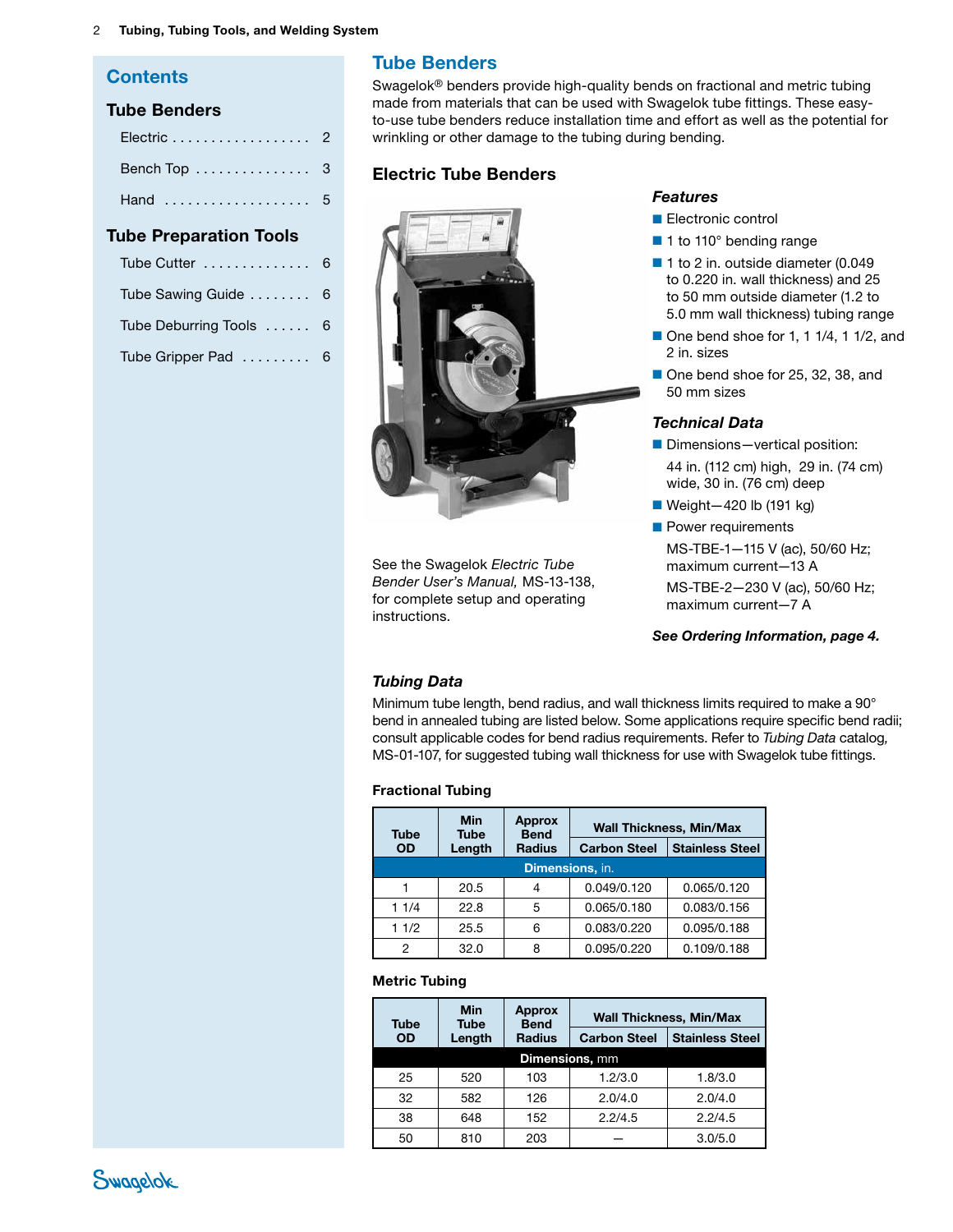## Tube Benders

## <span id="page-2-0"></span>Bench Top Tube Benders

### *Features*

- Rugged, lightweight aluminum construction
- 1 to 180° bending range
- $\blacksquare$  1/4 to 1 1/4 in. outside diameter (0.028 to 0.120 in. wall thickness) and 6 to 30 mm outside diameter (0.8 to 3.0 mm wall thickness) tubing range
- <span id="page-2-1"></span>■ Steel bend shoes required for:
	- 1 in. outside diameter tubing with greater than 0.095 in. wall thickness
	- 25 mm tubing with greater than 2.4 mm wall thickness
	- all sizes of Alloy 2507 tubing
	- all sizes of heavy-wall annealed stainless steel tubing
	- all sizes of cold-drawn 1/8-hard stainless steel seamless tubing.
	- all sizes of IPT medium and high pressure tubing.
- Includes grease gun and metal carrying case for storage ■ Manual model can be operated with a 1/2 in. drill motor
- using optional torque clutch and support arm.
- CE compliant



#### *Technical Data*

- Dimensions-tube bender in case:
- 14 1/2 in. (37 cm) high, 21 in. (53 cm) wide, 11 in. (28 cm) deep
- Weight-tube bender in case, excluding tools: Manual model—75 lb (34 kg) Electric model—79 lb (36 kg)
- Power requirements (electric model) MS-BTB-1—110 V (ac), 50/60 Hz; maximum current—10 A MS-BTB-2—230 V (ac), 50/60 Hz; maximum current—5 A

Metric Tubing

*See Ordering Information, page [4](#page-3-0), and Options and Accessories, page [4](#page-3-1).*

## *Tubing Data*

The bend radius and wall thickness limits for making a bend in annealed tubing are listed below. Some applications require specific bend radii; consult applicable codes for bend radius requirements. Refer to Swagelok *Tubing Data* catalog*,* [MS-01-107](http://www.swagelok.com/downloads/webcatalogs/EN/MS-01-107.PDF) for suggested tubing wall thickness for use with Swagelok tube fittings.

#### Fractional Tubing

|                   | <b>Approx</b>                |                        | <b>Wall Thickness, Min/Max</b>   |                                         |                                  | <b>IPT Series Tubing</b> |                                               |                   |                                               |                        | Wall Thickness, Min/<br><b>Max</b> |
|-------------------|------------------------------|------------------------|----------------------------------|-----------------------------------------|----------------------------------|--------------------------|-----------------------------------------------|-------------------|-----------------------------------------------|------------------------|------------------------------------|
| Tube<br><b>OD</b> | <b>Bend</b><br><b>Radius</b> | Carbon<br><b>Steel</b> | <b>Stainless</b><br><b>Steel</b> | <b>Heavy-Wall</b><br><b>Annealed SS</b> | <b>Cold Drawn</b><br>1/8 Hard SS | <b>Medium</b>            | <b>High</b><br><b>Pressure SS Pressure SS</b> | Tube<br><b>OD</b> | <b>Approx</b><br><b>Bend</b><br><b>Radius</b> | Carbon<br><b>Steel</b> | <b>Stainless</b><br><b>Steel</b>   |
|                   |                              |                        |                                  | <b>Dimensions, in.</b>                  |                                  |                          |                                               |                   |                                               | <b>Dimensions, mm</b>  |                                    |
| 1/4               |                              | 0.028/0.065            |                                  | 0.065/0.095                             | 0.028/0.065                      | 0.071                    | 0.084                                         | 6                 |                                               | 0.8/1.2                |                                    |
| 3/8               | 1.42                         | 0.035/0.065            | 0.035/0.083                      | 0.083/0.134                             | 0.035/0.083                      |                          |                                               | 10                | 36                                            |                        | 1.0/1.5                            |
| 1/2               |                              | 0.035/0.083            |                                  | 0.083/0.188                             | 0.049/0.109                      |                          |                                               | 12                |                                               |                        |                                    |
| 5/8               | .81                          | 0.035/0.095            | 0.049/0.095                      |                                         |                                  |                          |                                               |                   |                                               | 1.0/2.2                | 1.0/2.0                            |
| 1/2               |                              |                        | 0.035/0.065                      |                                         |                                  |                          |                                               | 15                | 46                                            |                        | 1.0/2.2                            |
| 3/8               | 2.20                         | 0.035/0.065            | 0.035/0.083                      | 0.083/0.134                             | 0.035/0.083                      | 0.086                    | 0.125                                         | 16                |                                               | 1.0/2.5                | 1.0/2.2                            |
|                   |                              |                        |                                  |                                         |                                  |                          |                                               | 18                | 55                                            |                        | 1.2/2.5                            |
| 3/4               |                              | 0.049/0.109            |                                  |                                         |                                  |                          |                                               | 20                | 67                                            |                        | 1.2/2.8                            |
| 7/8               | 2.64                         | 0.049/0.109            |                                  |                                         |                                  |                          |                                               | 22                | 67                                            |                        | 1.2/2.8                            |
| $9/16^{(1)}$      |                              |                        |                                  |                                         |                                  | 0.125                    | 0.187                                         |                   |                                               |                        |                                    |
|                   | 3.23                         | 0.049/0.120            | 0.065/0.120                      |                                         |                                  |                          |                                               | 25                | 82                                            | 1.2/3.0                | 1.8/3.0                            |
|                   |                              |                        |                                  |                                         |                                  |                          |                                               | 28                |                                               |                        | 1.8/3.0                            |
| 11/4              | 4.41                         | 0.065/0.120            | 0.083/0.120                      |                                         |                                  |                          |                                               | 30                | 112                                           | 2.0/3.0                |                                    |

➀ 9/16 in. bend shoe is steel and for use with IPT tubing only.

See the Swagelok *Bench Top Tube Bender User's Manual,* [MS-13-145](http://www.swagelok.com/downloads/webcatalogs/EN/MS-13-145.PDF), for complete setup and operating instructions.

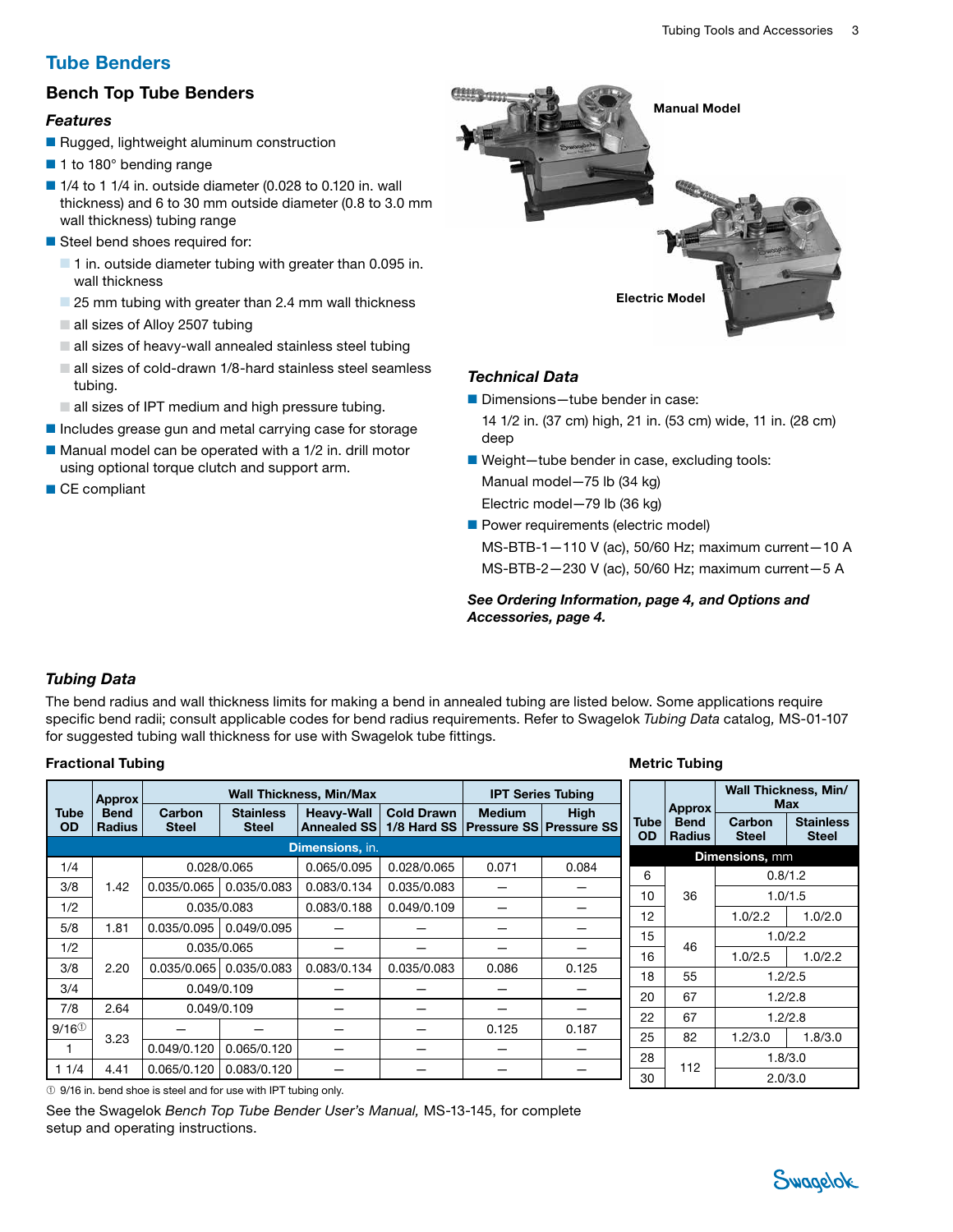## Tube Benders

### <span id="page-3-0"></span>Ordering Information, Electric and Bench Top Tube Benders

1. Select a basic ordering number.

| <b>Bender Type</b>     | <b>Basic Ordering</b><br><b>Number</b> |
|------------------------|----------------------------------------|
|                        | Electric $0$                           |
| 115 V (ac)             | MS-TBE-1-                              |
| 230 V (ac)             | MS-TBE-2-                              |
|                        | <b>Bench Top</b>                       |
| Manual                 | MS-BTB-M-                              |
| Electric $-110 V$ (ac) | MS-BTB-1-                              |
| Electric-230 V (ac)    | MS-BTB-2-                              |

➀ Not available in European Union or China.

#### Example: MS-BTB-1-

2. Add a power cord designator (electric models).

| <b>Region</b>                       | <b>Voltage</b>        | <b>Plug Type</b> |                                                   | <b>Designator</b> |
|-------------------------------------|-----------------------|------------------|---------------------------------------------------|-------------------|
| Australia.<br>China,<br>New Zealand | 230 V<br>50/60 Hz     | AS 3112          | $\ddot{\cdot}$                                    | 8                 |
| Continental<br>Europe,<br>Korea     | 230 V<br>50/60 Hz     | <b>CEE 7/7</b>   |                                                   | $\overline{7}$    |
| Japan,                              | 100/115 V<br>50/60 Hz | <b>NEMA 5-15</b> | 55                                                | 3                 |
| Taiwan                              | 200/230 V<br>50/60 Hz | NEMA L6-20       |                                                   | 4                 |
| North<br>America                    | 115 V<br>50/60 Hz     | <b>NEMA 5-15</b> | Ψ,                                                | 1                 |
|                                     | 230 V<br>50/60 Hz     | <b>NEMA 6-15</b> | $(\overline{\phantom{a}},\overline{\phantom{a}})$ | $\mathcal{P}$     |
| United<br>Kingdom                   | 115 V<br>50/60 Hz     | <b>IEC 309</b>   | $\left(\bullet\right)$                            | 5                 |
|                                     | 230 V<br>50/60 Hz     | BS 1363          |                                                   | 6                 |

Example: MS-BTB-1-1

3. Add a user's manual language designator.

| Language                | <b>Designator</b> |
|-------------------------|-------------------|
| Chinese<br>(simplified) | -C                |
| English                 | -Е                |
| French                  | -F                |
| German                  | -G                |
| Japanese                | -. I              |
| Spanish                 | -S                |

Example: MS-BTB-1-1-E

4. Add a tool kit designator.

| Tool Kit                                                                                  | <b>Designator</b> |
|-------------------------------------------------------------------------------------------|-------------------|
| Electric@                                                                                 |                   |
| Fractional bend shoe, roller towers, and tube clamps<br>$(1, 1, 1/4, 1, 1/2,$ and 2 in.)  | -FKIT             |
| Metric bend shoe, roller towers, and tube clamps<br>$(25, 32, 38, and 50$ mm)             | -MKIT             |
| <b>Bench Top</b>                                                                          |                   |
| Aluminum fractional bend shoes and steel rollers<br>$(1/2, 5/8, 3/4, 7/8,$ and 1 in.)     | -FKIT             |
| Aluminum metric bend shoes and steel rollers<br>$(12, 16, 18, 20, 22, and 25 \text{ mm})$ | -MKI1             |

➀ Not available in European Union or China.

Example: MS-BTB-1-1-E-FKIT

#### *Bench Top Tube Bender Kits*

To substitute a steel bend shoe for a 1 in. or 25 mm aluminum bend shoe, add -S16 to the fractional kit ordering number or -S25M to the metric kit ordering number. These are the only sizes permitted to be changed to steel in these kits.

Example: MS-BTB-1-1-E-FKIT-S16

<span id="page-3-1"></span>-FKIT and -MKIT kits contain tooling for the tubing sizes listed in the table above *only.* Tooling for 1 1/4 in, 28 mm, and 30 mm must be ordered separately and is only offered in steel. Individual tool kits with aluminum or steel bend shoes for 1/4 in., 3/8 in., 6 mm, and 10 mm tubing must be ordered separately; see Options and Accessories, Bench Top Tube Benders, page [5](#page-4-1).

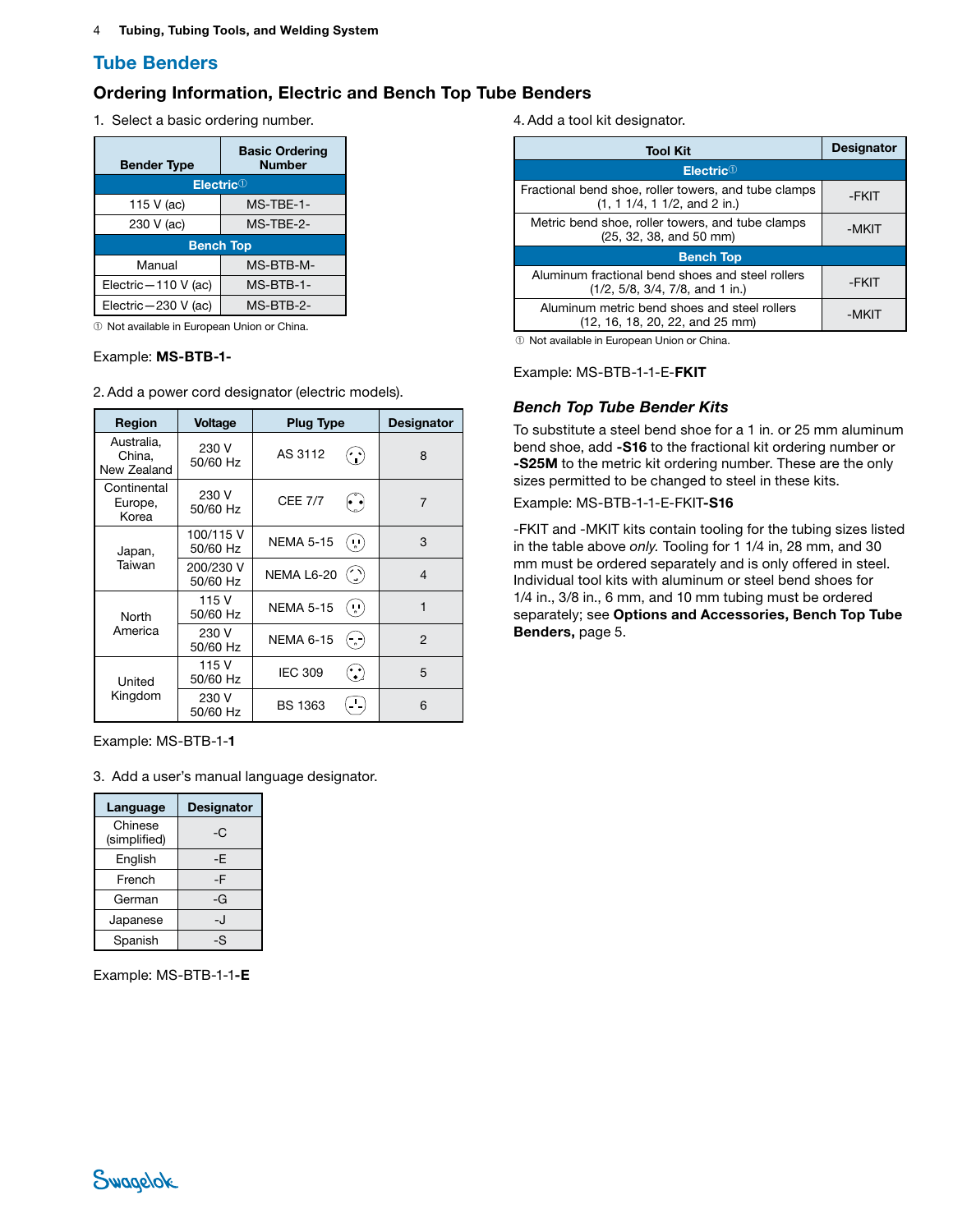## Tube Benders

## <span id="page-4-1"></span>*Options and Accessories, Bench Top Tube Benders*

■ Individual tool kits with aluminum or steel bend shoes are available for all tubing sizes listed in the tables below and must be ordered to obtain tooling for 1/4 in., 3/8 in., 6 mm,

| <b>Individual</b><br><b>Tool Kit</b> | <b>Basic Ordering</b><br><b>Number</b> |
|--------------------------------------|----------------------------------------|
| Aluminum                             | $MS-BTT-K-XX^{\circ}$                  |
| Steel                                | MS-BTT-K-SXX                           |

➀ Not available in 1 1/4 in., 28 mm, and 30 mm sizes.

and 10 mm tubing. Steel bend shoes are required for select tubing, as listed on page [3.](#page-2-1)

Kits contain 1 bend shoe, 1 guide roller, and 1 deformation roller.

To order, replace  $XX$  with a size designator from the tables below.

Example: MS-BTT-K-4

| <b>Fractional</b><br>Size, in. | <b>Size</b><br><b>Designator</b> |
|--------------------------------|----------------------------------|
| 1/4                            | 4                                |
| 3/8                            | 6                                |
| 1/2                            | 8                                |
| $9/16^{\circ}$                 | 9                                |
| 5/8                            | 10                               |
| 3/4                            | 12                               |
| 7/8                            | 14                               |
|                                | 16                               |
| 11/4                           | S20 <sup>2</sup>                 |

| <b>Metric</b><br>Size, mm | <b>Size</b><br><b>Designator</b> |
|---------------------------|----------------------------------|
| 6                         | 6M                               |
| 10                        | 10M                              |
| 12                        | 12M                              |
| 14                        | 14M                              |
| 15                        | 15M                              |
| 16                        | 16M                              |
| 18                        | 18M                              |
| 20                        | <b>20M</b>                       |
| 22                        | 22M                              |
| 25                        | 25M                              |
| 28                        | S28M <sup>①</sup>                |
| 30                        | \$30M <sup>①</sup>               |

➀ 9/16 in. bend shoe is steel and for use with IPT tubing only.

➁ Available only in steel.

➀ Available only in steel.

## <span id="page-4-0"></span>Hand Tube Benders

Swagelok hand tube benders provide consistent, high-quality bends in tubing made from materials that can be used with Swagelok tube fittings.



#### *Features*

- The hand tube bender is available in 1/8, 1/4, 5/16, 3/8, and 1/2 in., as well as 3, 6, 8, 10, and 12 mm tubing sizes.
- Clevis handle design provides enhanced leverage for bends greater than 90°.
- Roll dies reduce bending force and tube ovality, as compared to conventional slide block design.
- 1 to 180° bending range.

#### The hand tube bender cannot be used for Alloy 2507 tubing over 1/4 in. or for medium-pressure tubing.

Refer to *Hand Tube Bender Manual,* [MS-13-43](http://www.swagelok.com/downloads/webcatalogs/EN/MS-13-43.PDF), for additional information.

To order a complete aluminum fractional kit (1/2 in., 5/8 in., 3/4 in., 7/8 in., and 1 in.) use ordering number MS-BTT-K-F-CASE. For a metric kit (12 mm, 16 mm, 18 mm, 20 mm, 22 mm, and 25 mm) use ordering number MS-BTT-K-M-CASE. These kits are only available in aluminum and contains the bend shoes, all rollers, and a carrying case. We do not offer kits in steel.

- The tripod provides portable support for the tube bender.
- Ordering number: MS-BTB-A-TP
- The torque clutch and support arm kit allows the manual model to be operated with a 1/2 in. drill motor. Ordering number: MS-BTB-A-TCSA
- The foot pedal can be used in place of the toggle switch to operate the electric model.

## Ordering number: MS-BTB-A-FS

Refer to *Bench Top Tube Bender User's Manual,* [MS-13-145](http://www.swagelok.com/downloads/webcatalogs/EN/MS-13-145.PDF), for additional accessories.

## *Heavy-Duty Shipping Case*

The upgraded, rugged plastic custom shipping case provides maximum protection of the manual or electric bench top tube bender during transport and enhances portability with an extendable handle and wheels. The case can also accommodate a an aluminum fractional or metric tool kit.

Case dimensions, with handles folded and retracted:

30.5 H by 20.5 W by 15.5 D in. approx (77.5 by 52.1 by 39.4 cm approx). Ordering number: MS-BTB-CASE-SHIP

## *Tubing Data*

See **Ordering Information**, below, for bend radius data. Some applications require specific bend radii; consult applicable codes for bend radius requirements. Refer to *Tubing Data* catalog*,* [MS-01-107](http://www.swagelok.com/downloads/webcatalogs/EN/MS-01-107.PDF), for suggested tubing wall thickness for use with Swagelok tube fittings.

## *Ordering Information*

| Tube<br>OD             | <b>Bend</b><br><b>Radius</b> | Ordering<br><b>Number</b> |
|------------------------|------------------------------|---------------------------|
| <b>Dimensions, in.</b> |                              |                           |
| 1/8                    | 0.56                         | MS-HTB-2                  |
| 1/4                    | 0.56                         | MS-HTB-4T                 |
| 1/4                    | 0.75                         | MS-HTB-4                  |
| 5/16                   | 0.94                         | MS-HTB-5                  |
| 3/8                    | 0.94                         | MS-HTB-6T                 |
| 1/2                    | 1.50                         | MS-HTB-8                  |
| <b>Dimensions, mm</b>  |                              |                           |
| 3                      | 15                           | MS-HTB-3M                 |
| 6                      | 15                           | MS-HTB-6M                 |
| 8                      | 24                           | MS-HTB-8M                 |
| 10                     | 24                           | MS-HTB-10M                |
| 12                     | 38                           | MS-HTB-12M                |



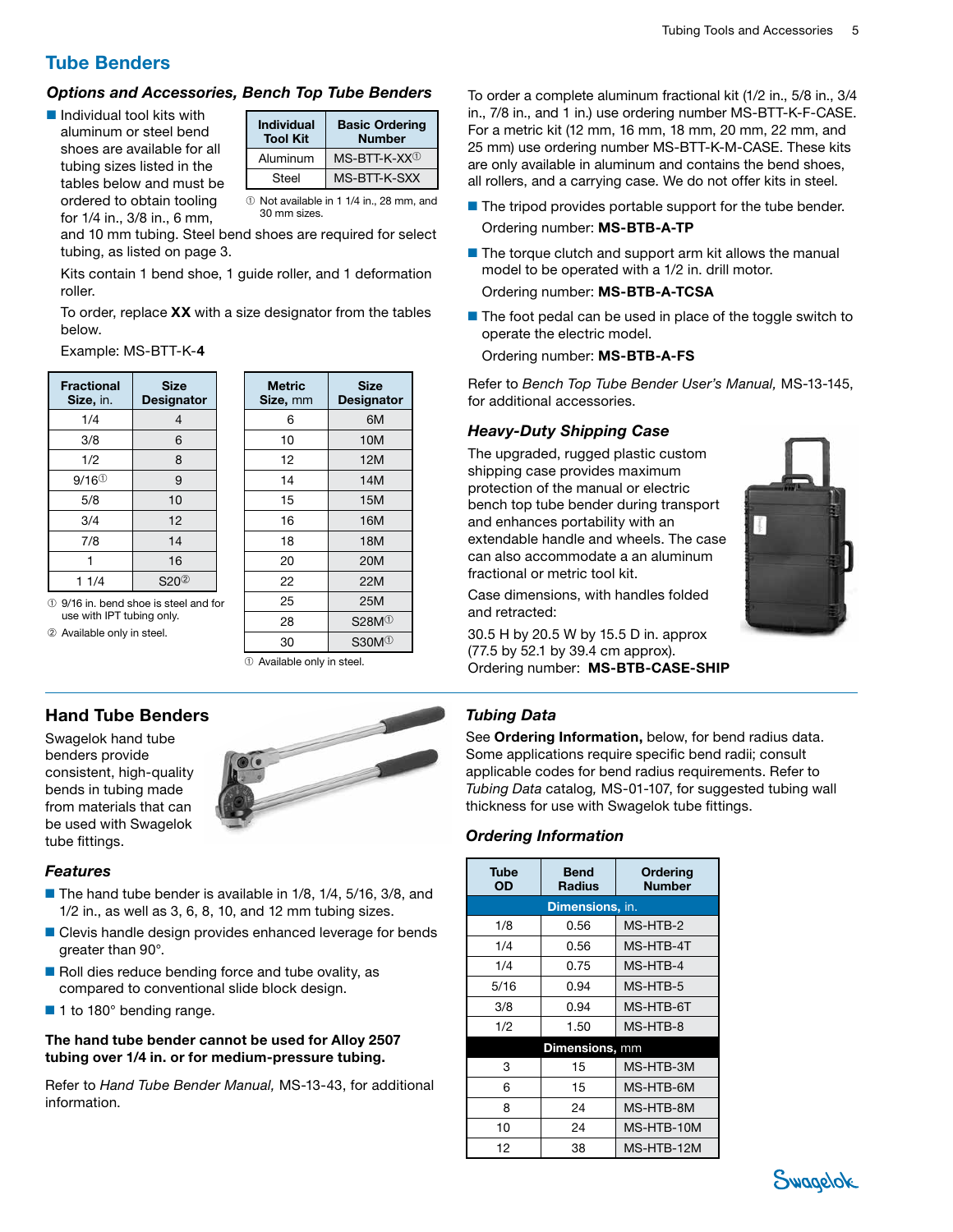6 Tubing, Tubing Tools, and Welding System

## Tube Preparation Tools

### <span id="page-5-0"></span>Tube Cutter

The Swagelok tube cutter cuts stainless steel, soft copper, and aluminum tubing from 3/16 to 1 in. and 6 to 25 mm outside diameter.

#### *Features*

- Flare-out and work hardening of tube end is reduced.
- Knobs on handle are spaced in 1/8-turn increments to provide easy reference when advancing cutter wheel.



Ordering Number: MS-TC-308

Replacement Cutting Wheel Ordering Number: MS-TCW-308

## <span id="page-5-1"></span>Tube Sawing Guide

The tube sawing guide holds tubing to enable fast, accurate cutting with a hacksaw. The guide helps reduce tubing preparation time, thereby speeding system assembly.

#### *Features*

- Specially designed clamp holds tubing accurately, without distorting or scratching the tube surface.
- Precision guides easily position blade for all cuts.
- Recess under quide plates provides blade clearance at end of stroke.
- Retractable spring-loaded clamp allows tubing to be inserted easily.
- Guide accepts tubing sizes from 3/16 to 1 in. and 4 to 25 mm outside diameter.
- Design permits easy mounting in vise.

Ordering Number: MS-TSG-16



## <span id="page-5-2"></span>Tube Deburring Tools

After use of the tube cutter or tube sawing guide, Swagelok deburring tools deburr stainless steel, steel, and hard alloy tube ends.

#### *Features*

- For deburring the inside and outside diameters of 3/16 to 1 1/2 in. and 4 to 38 mm tubing
- Steel blades for long life
- Rugged, heavy-duty die-cast housing



Ordering Number: MS-TDT-24

For deburring the inside diameter of 1/4, 3/8, and 9/16 in. stainless



steel tubing. Ordering Number: MS-44CT-27

## <span id="page-5-3"></span>Tube Gripper Pad

The Swagelok tube gripper pad allows users to hold tubing with a firm, secure grip while using the tube cutter or tube deburring tool. Contact your authorized Swagelok sales and service representative for more information.